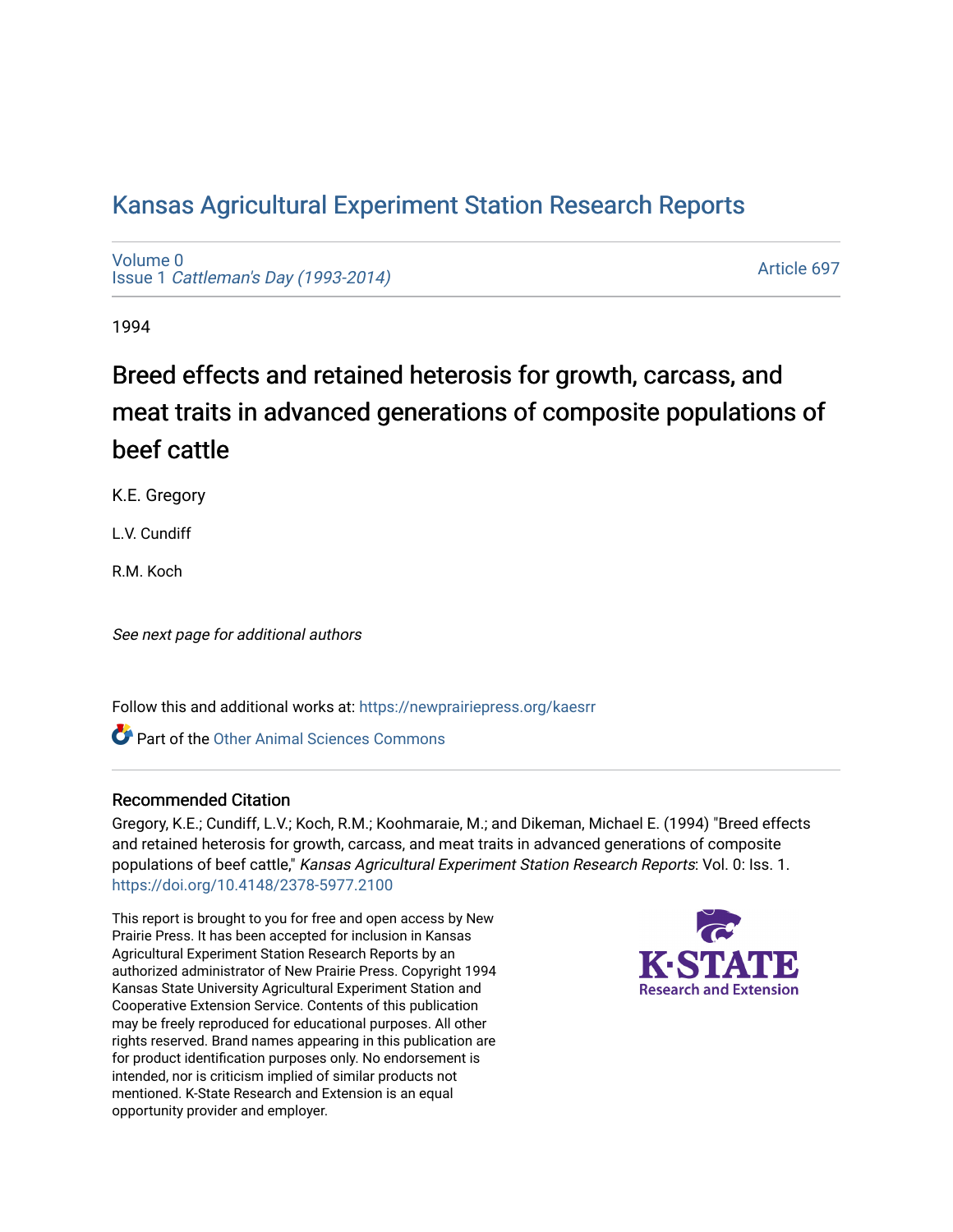## Breed effects and retained heterosis for growth, carcass, and meat traits in advanced generations of composite populations of beef cattle

## **Abstract**

Retained heterosis for growth, carcass, and meat traits was estimated in F3 generation steer progeny in three composite populations finished on two levels of dietary energy density (2.82 MCal ME and 3.07 MCal ME, and 11.5 % CP) and serially slaughtered at four endpoints at intervals of 20 to 22 days. Breed effects were evaluated in the nine parental breeds of Red Poll (RP), Hereford (H), Angus (A), Limousin (L), Braunvieh (B), Pinzgauer (P), Gelbvieh (G) , Simmental (S), and Charolais (C) that contributed to the three "˜composite' populations. MARC-I was l/4 B, l/4 C, l/4 L, l/8 H, and l/8 A; MARC-II was l/4 G, l/4 S, l/4 H, and l/4 A; and MARC-III was l/4 RP, l/4 P, l/4 H, and l/4 A. Breed effects were important for growth traits; carcass traits; and retail product, fat trim and bone percentages, and weights. Even though mean slaughter weight was 126.6 lb heavier for Simmental, Gelbvieh and Charolais breeds, they did not differ from Limousins in retail product weight because of their lower dressing percentages, higher fat trim percentages, and higher bone percentages. The effects of dietaryenergy density were important for most traits, and little interaction occurred between breed group and dietary energy density. The MARC-III composite had lighter final and carcass weights, a lower percentage of retail product, a higher percentage of fat trim, and a higher percentage of ribeye fat than the MARC-I composite, with the MARC-II composite being generally intermediate. Retained heterosis generally was significant for each composite population and for the mean of the three composite populations for weight of retail product, fat trim, and bone. For percentage of retail product and fat trim, MARC-II and MARC-III composites had a lower percentage of retail product and a higher percentage of fat trim than the mean of the contributing breeds. Composite populations or breeds provide an opportunity to use breed differences to achieve and maintain optimum additive genetic composition for carcass composition traits and to use heterosis to increase lean tissue growth rate and(or) to increase rate of fat deposition.

## Keywords

Cattlemen's Day, 1994; Kansas Agricultural Experiment Station contribution; no. 94-373-S; Report of progress (Kansas State University. Agricultural Experiment Station and Cooperative Extension Service); 704; Beef; Heterosis; Growth; Carcass; Meat traits

## Creative Commons License



This work is licensed under a [Creative Commons Attribution 4.0 License](https://creativecommons.org/licenses/by/4.0/).

## Authors

K.E. Gregory, L.V. Cundiff, R.M. Koch, M. Koohmaraie, and Michael E. Dikeman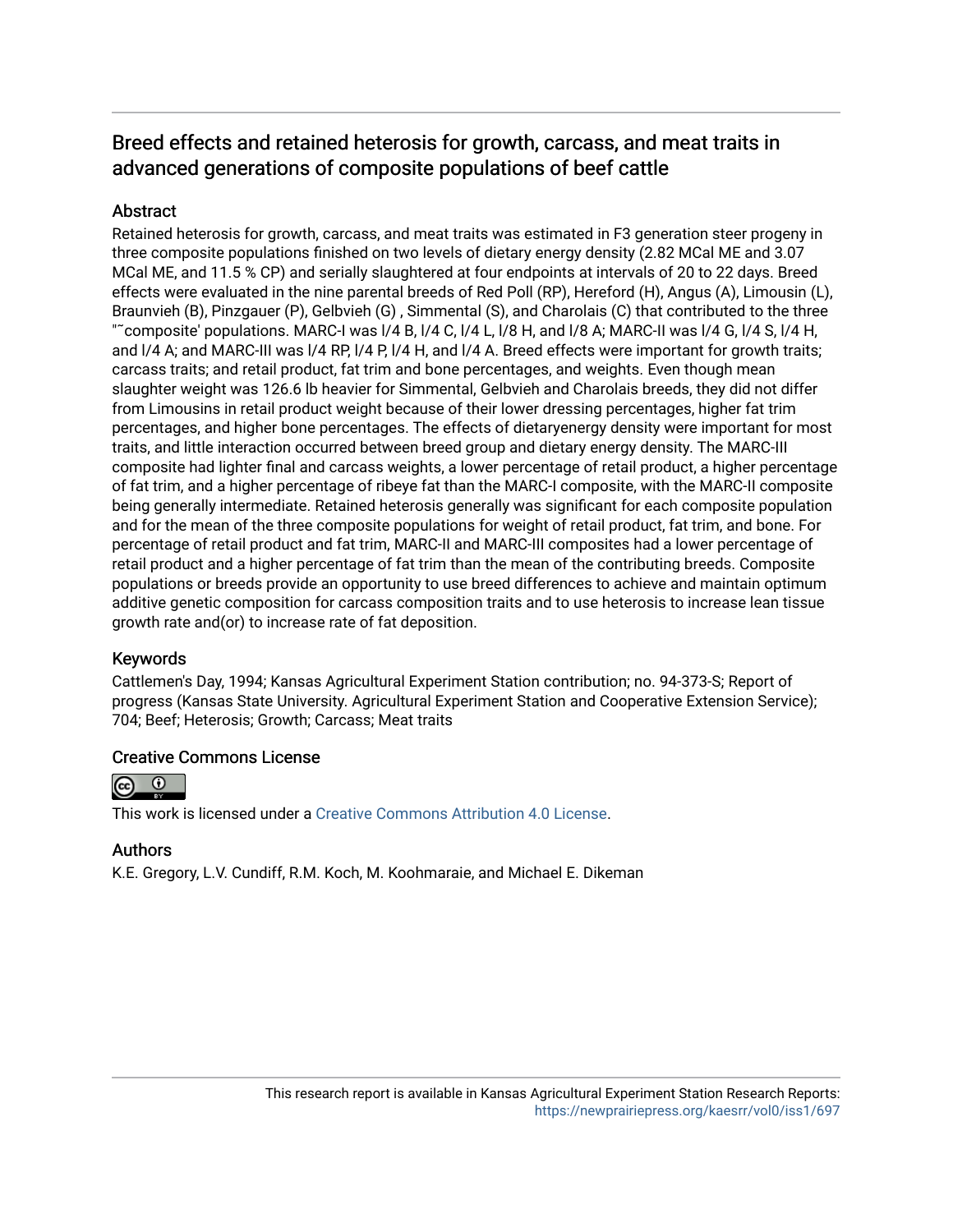

#### **Summary**

Retained heterosis for growth, carcass, and meat traits was estimated in  $F_3$  generation steer progeny in three composite populations finished on two levels of dietary energy density (2.82 MCal ME and 3.07 MCal ME, and 11.5 % CP) and serially slaughtered at four endpoints at intervals of 20 to 22 days. Breed effects were evaluated in the nine parental breeds of Red Poll (RP), Hereford (H), Angus (A), Limousin (L), Braunvieh (B), Pinzgauer (P), Gelbvieh (G) , Simmental (S), and Charolais (C) that contributed to the three 'composite' populations. MARC-I was l/4 B, l/4 C, l/4 L, l/8 H, and l/8 A; MARC-II was l/4 G, l/4 S, l/4 H, and l/4 A; and MARC-III was l/4 RP, l/4 P, l/4 H, and l/4 A.

Breed effects were important for growth traits; carcass traits; and retail product, fat trim and bone percentages, and weights. Even though mean slaughter weight was 126.6 lb heavier for Simmental, Gelbvieh and Charolais breeds, they did not differ from Limousins in retail product weight because of their lower dressing percentages, higher fat trim percentages, and higher bone percentages. The effects of dietary

energy density were important for most traits, and little interaction occurred between breed group and dietary energy density. The MARC-III composite had lighter final and carcass weights, a lower percentage of retail product, a higher percentage of fat trim, and a higher percentage of ribeye fat than the MARC-I composite, with the MARC-II composite being generally intermediate. Retained heterosis generally was significant for each composite population and for the mean of the three composite populations for weight of retail product, fat trim, and bone. For percentage of retail product and fat trim, MARC-II and MARC-III composites had a lower percentage of retail product and a higher percentage of fat trim than the mean of the contributing breeds. Composite populations or breeds provide an opportunity to use breed differences to achieve and maintain optimum additive genetic composition for carcass composition traits and to use heterosis to increase lean tissue growth rate and(or) to increase rate of fat deposition.

#### **Introduction**

Fluctuation in breed composition between generations in rotational crossbreed-

<sup>1</sup> This article was derived from a research paper accepted for publication in the Journal of Animal Science. These data are from the Germ Plasm Utilization project that was conducted under the leadership of Dr. Keith E. Gregory at the Roman L. Hruska U.S. Meat Animal Research Center, Clay Center, NE. Michael E. Dikeman is a collaborator on the carcass retail product data collection.

<sup>2</sup> USDA, ARS, Roman L. Hruska U.S. Meat Animal Research Center, Clay Center, NE. 3 Professor Emeritus of Animal Science, University of Nebraska, Lincoln.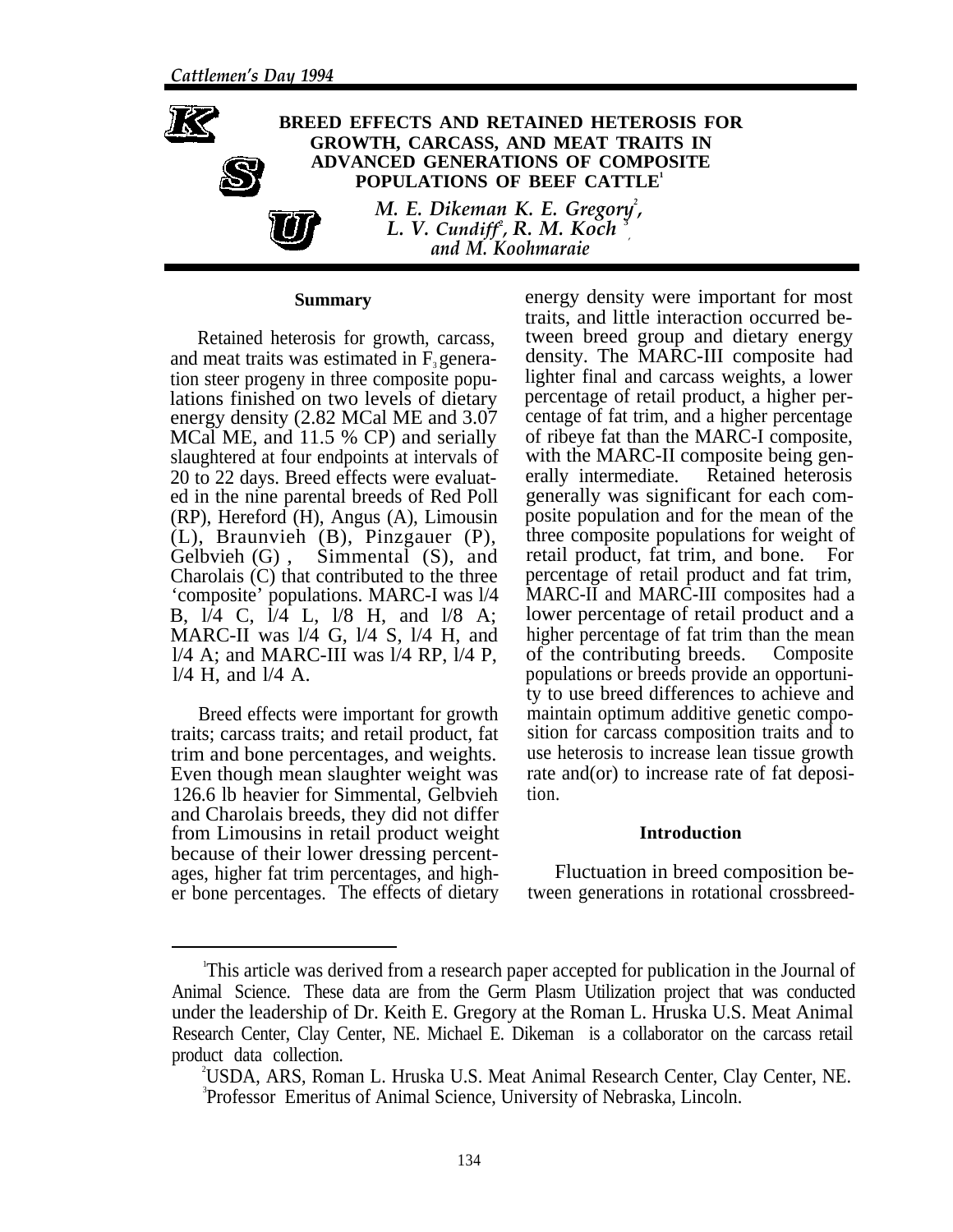ing systems can result in considerable variation among both cows and calves in level of performance for major bioeconomic traits, unless breeds used in the rotation are similar in performance. Using breeds with similar performance characteristics restricts the use of breed differences to meet requirements for specific production and marketing situations. This report focuses on breed differences in growth, carcass, and meat traits and the potential of 'composite' breeds as alternatives to crossbreeds for using heterosis and genetic differences among breeds to achieve and maintain a more optimum additive genetic (breed) composition.

#### **Experimental Procedures**

Matings were made to establish three composite populations: MARC-I (l/4 Braunvieh, l/4 Charolais, l/4 Limousin, l/8 Hereford, and l/8 Angus); MARC-II (l/4 Gelbvieh, l/4 Simmental, l/4 Hereford, and l/4 Angus); and MARC-III (l/4 Red Poll, l/4 Pinzgauer, l/4 Hereford, and  $1/4$  Angus). F<sub>1</sub> is defined as the first generation that reflects the final breed composition of a composite population;  $F_{\mu}$ ,  $F<sub>2</sub>$ , and  $F<sub>3</sub>$  generations were mated among themselves to produce, respectively,  $F_2$ ,  $F_3$ , and  $F_4$  generation progeny. Composite populations were formed from the same sires and dams represented in the nine contributing parental breeds (Table 1).

The 1,661 steers included in this study were unselected male progeny of 21 Red Poll, 22 Hereford, 23 Angus, 24 Limousin, 26 Braunvieh, 27 Pinzgauer, 27 Gelbvieh, 19 Simmental, 25 Charolais, 39 MARC-I, 30 MARC-II, and 24 MARC-III sires. Calves were born in 1988, 1989, 1990, and 1991. Mean birth date was April 13. Because of drought in 1988, calves were weaned at an average age of 127 days vs. about 150 days for other years. Weaned calves were started on a diet of 2.65 MCal ME/kg of dry matter and 15.4 % crude protein, which was changed gradually to a backgrounding diet that was 2.69 MCal ME/kg of dry matter and 12.88% crude

protein. At an average age of 203 days over the 4 years, animals of each breed group were weighed and randomly assigned to treatment, stratified by weight. Prior to assigning animals to treatment, seven to nine males in each breed group were identified as candidate replacement sires to represent a broad pedigree base. They were near the mean weights of their respective breed groups. All except candidate replacement sires were castrated. Two finishing diets were fed to each year-breedgroup-subclass. Both were 11.5% crude protein. One diet had 2.82 MCal ME/kg of dry matter, and the other, 3.07.

Animals were slaughtered serially at four end points with 20 to 22 days between slaughter dates, beginning at about 13 l/2 mo of age. Final weights were taken without shrink. Carcass USDA yield and quality grade data were obtained, and one side of each carcass was fabricated into boneless retail cuts to .30 inch fat cover. Retail cuts then were trimmed free of surface fat and reweighed. Rib steaks from each carcass were cooked and sheared with a Warner-Bratzler shear device and evaluated by a trained sensory panel.

#### **Results and Discussion**

The earlier maturing breed groups (i.e., Angus, Hereford, Red Poll and MARC-III) had more fat than the later maturing breed groups (i.e., Charolais, Simmental, Braunvieh, Gelbvieh, Limousin, and MARC-I). Contrary to expectations, breed groups responded similarly to the two dietary energy densities. Further, few breed differences occurred in the 63-day span between slaughter groups 1 and 4 (data not shown).

Large differences were observed among breed groups in growth and slaughter traits (Table 1). For initial weight, Herefords were lightest. Gelbviehs, Pinzgauers, Simmentals and Braunviehs were heaviest and did not differ from each other. Charolais were heavier than Angus, Red Polls, and Limousins, which were interme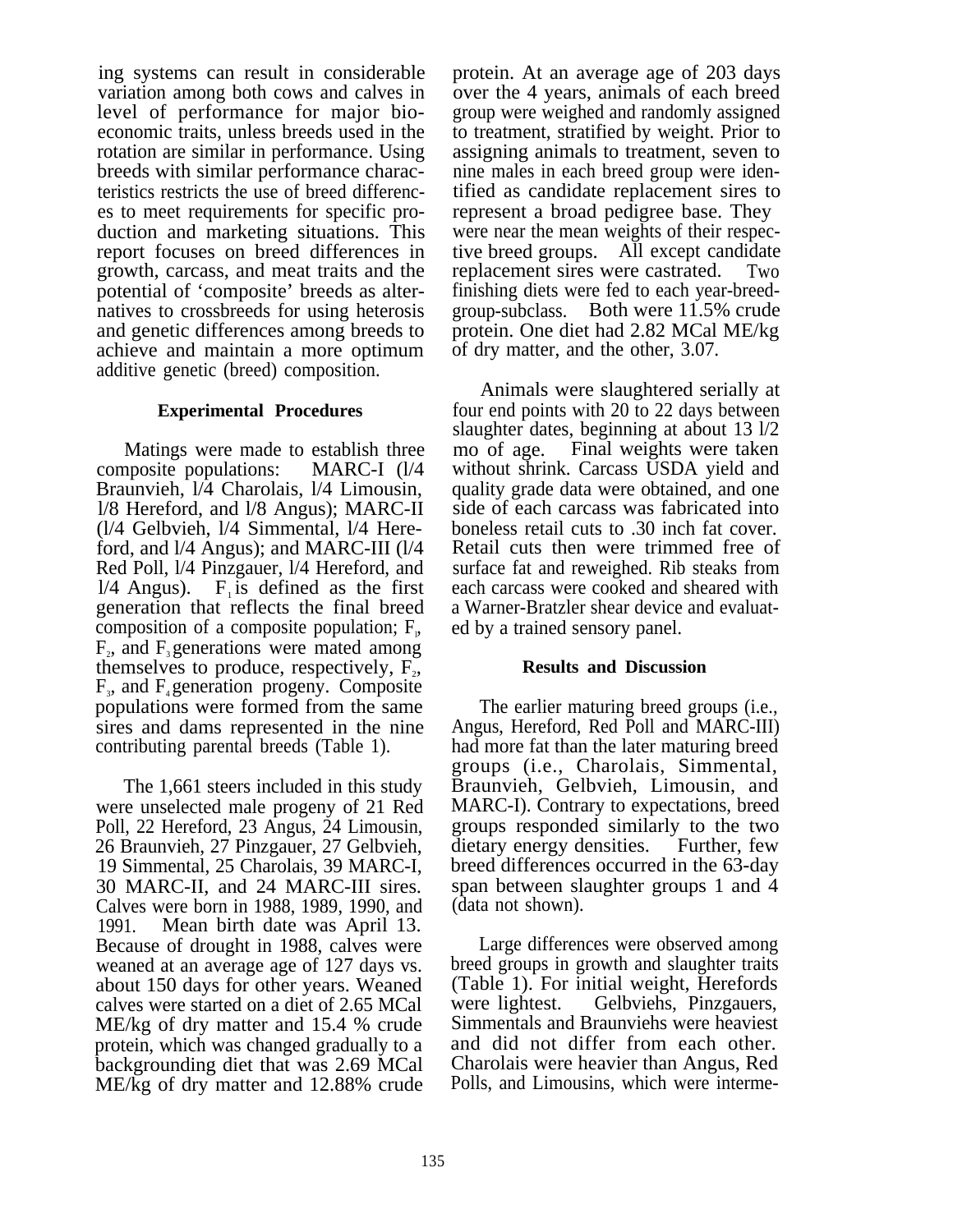diate in initial weight. For final weight, Herefords, Angus, Red Polls, and Limousins did not differ statistically. Simmentals, Charolais, Gelbviehs, and Braunviehs were heaviest and similar, whereas Pinzgauers differed only from Simmentals among the heavier breed groups. For ADG, Red Polls gained slowest but were not different from Angus,<br>Limousins, and Pinzgauers, whereas and Pinzgauers, whereas Simmentals and Charolais gained faster than all breed groups. For carcass weight, Herefords, Red Polls and Angus did not differ. Simmentals, Charolais, Gelbviehs, and Braunviehs were heaviest and did not differ from each other. Pinzgauers and Limousins were intermediate. Limousins dressed significantly higher than all breed groups; Angus and Charolais were intermediate. Differences in dressing percentage among other breed groups were relatively small, even though some of them were significant.

Adjusted fat thickness at the 12th rib ranged from .14 inches in Gelbviehs to .46 inches in Angus (Table 2). Breeds ranked similarly in ribeye area (REA) as for carcass weight, except that Limousins had larger REA than all breed groups except Braunviehs and Gelbviehs. Differences among breed groups in estimated kidney, pelvic, heart fat (KPH) percentages generally were small, except that Red Polls had a significantly higher KPH percentage than all other breed groups. For marbling score, Limousins were lower than all breeds except Gelbviehs. Angus were higher than all breeds except Red Polls, Herefords, and Pinzgauers. Braunviehs, Simmentals, and Charolais were intermediate in marbling score and not significantly different from each other.

The MARC-III composite had lighter initial, final, and carcass weights; lower ADG; higher fat thickness; and higher marbling score than MARC-I. The MARC-II composite had a higher fat thickness and marbling score than MARC-I.

Differences among breed groups in retail product, fat trim, and bone percentages when retail product was trimmed to .3 in. fat and then to 0 in. fat are presented in Table 3. The mean differences between .3 in. and 0 in. fat trim were 4.9% for retail product, 3.6% for fat trim, and 1.2% for bone. Differences in retail product percentage between the two trim levels tended to be less in breeds with less fat (i.e., Limousins, 4.2 %) than in breeds with more fat (Herefords, 5.9%), likely because breeds like Limousin had less than .3 in. fat cover on some cuts, so less fat was removed by trimming to 0 in. Limousins had the highest retail product percentage and lowest fat trim percentage (except for Gelbviehs) and were similar to Angus and Herefords in bone percentage. Herefords, Angus, and Red Polls were similar in retail product, fat trim, and bone percentages. The range in fat trim percentage was 12.1% among breeds at 0 in fat trim, whereas the range in bone percentage was only 2.4 %. The MARC-I composites had a higher percentage of retail product and a lower percentage of fat trim than MARC-II and MARC-III composites.

Differences among parental breeds in retail product and fat trim weights when retail product was trimmed to both .3 in. and 0 in. fat are presented in Table 4. Retail product weights reflect differences among parental breeds in lean tissue growth rate. The similarity of Limousin, Simmental, Charolais, and Gelbvieh in retail product weight at 0 in. fat trim is of interest. Even though the mean slaughter weight for the Simmental, Gelbvieh, and Charolais breeds was 126.6 lb greater than that for the Limousin breed, their lower dressing percent, lower retail product percent, and higher bone percent resulted in no difference among these four breeds in retail product weight. The Herefords had the lowest retail product weight of all breed groups, followed by Angus and Red Polls, which did not differ from each other.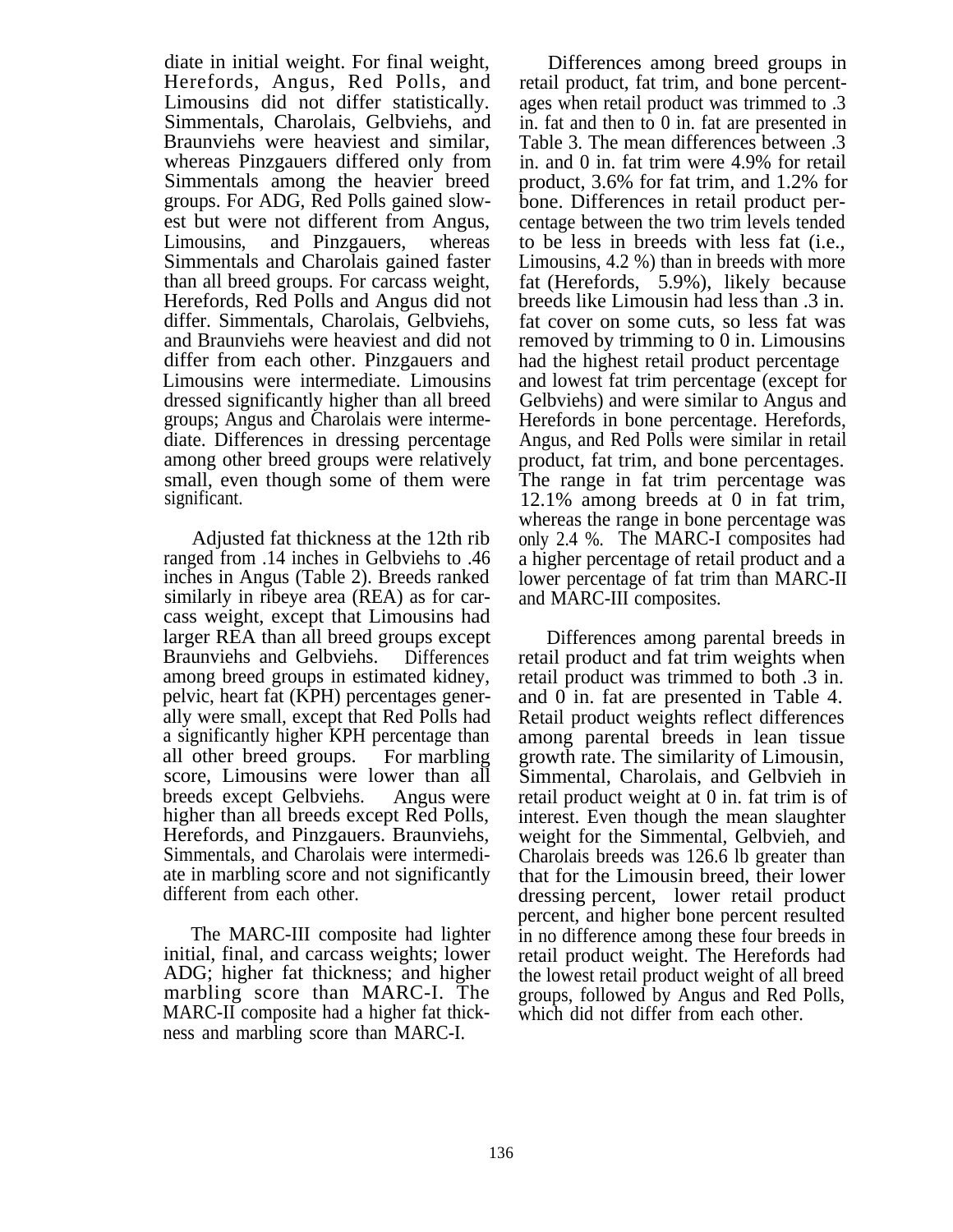Longissimus steaks from Angus and Pinzgauers had lower Warner-Bratzler shear force values (more tender) than those from all other breed groups except Red Polls (Table 5). Steaks from Gelbviehs and Limousins had higher shear force values than those from all breed groups except Simmental. The three composite breed groups were not different in shear force values. Limousins and Gelbviehs had a lower percentage of fat in the longissimus muscle than other breed groups, whereas Angus, Red Polls, and Herefords had a higher percentage of fat in the longissimus muscle than most other breed groups. MARC-I composites had a lower percentage of fat in the longissimus muscle than MARC-II and MARC-III composites.

Sensory panel scores for tenderness, juiciness and flavor are presented in Table 5. Longissimus steaks from Angus and Pinzgauers were more tender than those from all breed groups. Steaks from Gelbviehs were scored less tender than those from all breed groups except Limousins and Simmentals. Ranking of breed groups for greater sensory panel tenderness agreed very closely with the ranking of breed groups for lower shear force values. Differences among breed groups for sensory panel juiciness were smaller than those for tenderness. Steaks from Angus were scored juicier than those from most breed groups; steaks from Red Polls and Herefords were scored juicier than those from some breed groups. Differences among breed groups for sensory panel flavor were too small to be of practical importance. Longissimus muscle percentage of fat was poorly related to flavor.

Although not presented in tabular form, the high energy diet resulted in heavier final and carcass weights, higher ADG, higher dressing percentage, thicker fat, larger ribeye areas, higher KPH percentages, and higher marbling scores. It also resulted in a lower percentage of retail product, higher percentage of fat trim,

and lower percentage of bone. However, weight of retail product was higher for cattle on the high energy diet. The high energy diet also resulted in more fat in the longissimus muscle and lower shear force values.

Estimates of retained heterosis for growth traits and for cooler-measured carcass traits are presented in Table 6. For traits related to growth and size, retained heterosis generally was significant for each composite population and for the mean of the three composites. Retained heterosis was not observed for dressing percentage or adjusted fat thickness. Significant retained heterosis was observed for marbling score for the MARC-II composite but not for MARC-I or MARC-III composites or for the mean of the three composites.

Estimates of retained heterosis for retail product, fat trim, and bone percentages at 0 in. fat trim are presented in Table 7. For composite MARC-I, retained heterosis was not significant for retail product or fat trim but was significant for bone. For composite MARC-II, retained heterosis was significant for retail product (less), fat trim (greater), and bone (less) percentages. For composite MARC-III, retained heterosis was significant for retail product (less) and fat trim (greater). For the mean of the three composites, retained heterosis was significant for retail product (less), fat trim (greater), and bone (less) percentages.

Estimates of retained heterosis for shear force of the longissimus muscle and percentage of fat are presented in Table 7. For composite MARC-II, retained heterosis was significant (greater) for fat percentage in the longissimus muscle. Significantly greater shear force was required for composite MARC-III than for the mean of the contributing purebreds. This anomaly is interpreted to result from chance, because there is no biological basis for this observation.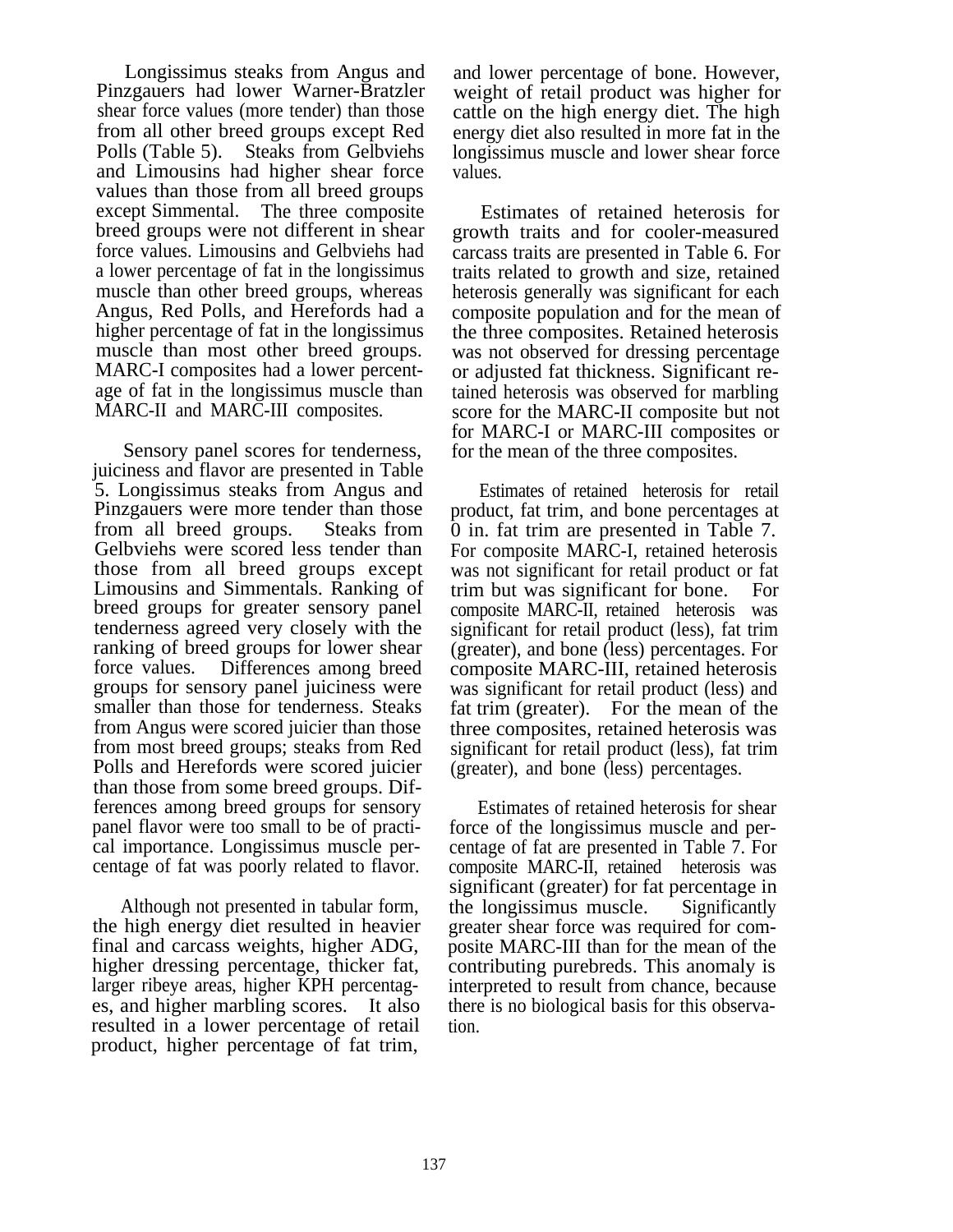| <b>Breed Group</b> | N   | Initial<br>Weight<br>(lb) | Final<br>Weight<br>(lb) | <b>ADG</b><br>(lb/d) | Carcass<br>Weight<br>(lb) | Dressing<br>Percent<br>$(\% )$ |
|--------------------|-----|---------------------------|-------------------------|----------------------|---------------------------|--------------------------------|
| Red Poll           | 114 | 551                       | 1158                    | 2.58                 | 695                       | 60.0                           |
| Hereford           | 146 | 478                       | 1118                    | 2.72                 | 675                       | 60.3                           |
| Angus              | 118 | 514                       | 1136                    | 2.64                 | 697                       | 61.3                           |
| Limousin           | 142 | 531                       | 1144                    | 2.61                 | 728                       | 63.4                           |
| <b>Braunvieh</b>   | 139 | 602                       | 1250                    | 2.78                 | 748                       | 59.7                           |
| Pinzgauer          | 118 | 609                       | 1228                    | 2.65                 | 730                       | 59.5                           |
| Gelbvieh           | 150 | 611                       | 1250                    | 2.73                 | 750                       | 59.9                           |
| Simmental          | 127 | 604                       | 1281                    | 2.90                 | 767                       | 59.8                           |
| Charolais          | 126 | 587                       | 1263                    | 2.90                 | 767                       | 60.7                           |
| $D.05^{\circ}$     |     | 24                        | 42                      | .11                  | 27                        | .8                             |
| MARC-I $F_3$       | 178 | 584                       | 1241                    | 2.81                 | 761                       | 61.2                           |
| MARC-II $F_3$      | 148 | 604                       | 1263                    | 2.81                 | 765                       | 60.5                           |
| $MARC-III$ ,       | 155 | 560                       | 1197                    | 2.70                 | 725                       | 60.6                           |
| $D.05^b$           |     | 24                        | 43                      | .13                  | 28                        | .8                             |

**Table 1. Least Square Means for Growth and Slaughter Traits**

a D.05 is the approximate difference between means of parental breeds required for significance.

b D.05 is the approximate difference between means of all breed groups required for significance.

| Breed Group      | Adj. Fat<br>(inches) | <b>REA</b><br>$(inches^2)$ | Est. KPH<br>(%) | Marbling<br>Score <sup>®</sup> |
|------------------|----------------------|----------------------------|-----------------|--------------------------------|
| Red Poll         | .30                  | 10.8                       | 3.3             | 5.3                            |
| Hereford         | .44                  | 10.5                       | 2.4             | 5.2                            |
| Angus            | .46                  | 10.6                       | 2.6             | 5.4                            |
| Limousin         | .17                  | 13.4                       | 2.5             | 4.4                            |
| <b>Braunvieh</b> | .18                  | 13.2                       | 2.8             | 4.8                            |
| Pinzgauer        | .17                  | 12.3                       | 2.7             | 5.2                            |
| Gelbvieh         | .14                  | 13.0                       | 2.7             | 4.5                            |
| Simmental        | .16                  | 12.6                       | 2.5             | 4.8                            |
| Charolais        | .15                  | 12.5                       | 2.8             | 4.7                            |
| $D.05^{\circ}$   | .05                  | .54                        | $\cdot$ 3       | .3                             |
| MARC-I $F_3$     | .23                  | 12.9                       | 2.9             | 4.8                            |
| MARC-II $F_3$    | .32                  | 12.1                       | 2.9             | 5.1                            |
| MARC-III $F_3$   | .36                  | 11.5                       | 3.1             | 5.3                            |
| $D.05^{\circ}$   | .06                  | .56                        | .3              | .3                             |

**Table 2. Least Square Means for Cooler-Measured Carcass Traits**

 $^{\circ}4.00-4.90 =$  slight; 5.00-5.90 = small.

b D.05 is the approximate difference between means of parental breeds required for significance.

c D.05 is the approximate difference between means of all breed groups required for significance.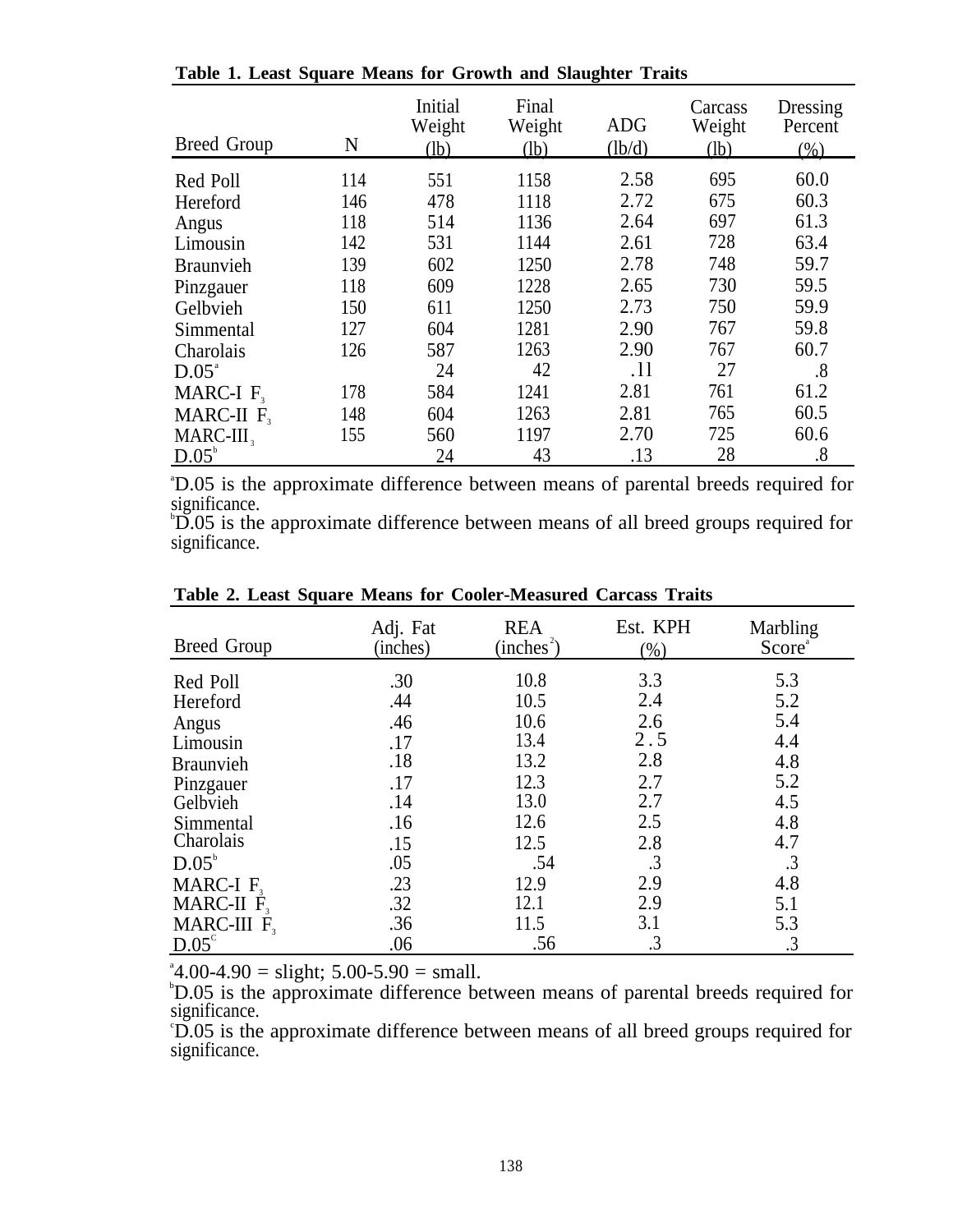|                                                                    | Product <sup>ª</sup><br>Retail         |                                      | Fat Trim                             |                                      |                                         | Bone                                         |  |  |
|--------------------------------------------------------------------|----------------------------------------|--------------------------------------|--------------------------------------|--------------------------------------|-----------------------------------------|----------------------------------------------|--|--|
| Breed Group                                                        | .30 inch<br>$\%$                       | $0$ inch <sup>c</sup><br>$\%$        | .30 inch $b$<br>$(\% )$              | $0$ inch <sup>c</sup><br>$(\%)$      | .30 inch $b$<br>$(\%)$                  | $0$ inch <sup><math>c</math></sup><br>$(\%)$ |  |  |
| Red Poll<br>Hereford<br>Angus<br>Limousin<br><b>Braunvieh</b>      | 67.8<br>66.0<br>67.1<br>76.5<br>71.9   | 62.6<br>60.1<br>61.5<br>72.3<br>67.3 | 18.6<br>20.8<br>20.0<br>10.4<br>12.9 | 22.4<br>25.5<br>24.4<br>13.4<br>16.1 | 13.6<br>13.2<br>12.9<br>13.1<br>15.1    | 14.9<br>14.4<br>14.1<br>14.3<br>16.5         |  |  |
| Pinzgauer<br>Gelbvieh<br>Simmental<br>Charolais<br>$D.05^{\circ}$  | 71.5<br>74.2<br>72.8<br>73.2<br>1.3    | 66.8<br>70.0<br>68.4<br>68.7<br>1.5  | 13.7<br>11.3<br>12.4<br>11.9<br>1.5  | 17.0<br>14.2<br>15.5<br>15.0<br>1.6  | 14.8<br>14.5<br>14.8<br>14.9            | 16.1<br>15.8<br>16.1<br>16.2<br>.4           |  |  |
| MARC I $F_3$<br>MARC II $F_{3}$<br>MARC III $F3$<br>$D.05^{\circ}$ | 71.9<br>68.3<br>67.2<br>$\overline{A}$ | 67.2<br>63.1<br>61.9<br>1.5          | 14.4<br>18.3<br>19.2<br>1.5          | 17.9<br>22.3<br>23.3                 | $\overline{.4}$<br>13.7<br>13.4<br>13.5 | 14.9<br>14.7<br>14.8                         |  |  |

**Table 3. Least Square Means for Carcass Composition (Percentages)**

D.05<sup>e</sup> 1.4 1.5 1.5 1.7 4 4<br>
<sup>a</sup>Retail product includes steaks and roasts plus lean trim adjusted to 20% fat based on<br>
chemical analysis of lean trim.<br>
Subcutaneous and accessible intermuscular fat trimmed to .3 inches.<br>
<sup></sup>

significance.<br>
"D.05 is the approximate difference between means of all breed groups required for significance.

|                                                                                                                                                                                                        |       |                                                                                                                 | Retail Product                                                                                                           | Fat Trim                                                                                                           |                                                                                                                         |
|--------------------------------------------------------------------------------------------------------------------------------------------------------------------------------------------------------|-------|-----------------------------------------------------------------------------------------------------------------|--------------------------------------------------------------------------------------------------------------------------|--------------------------------------------------------------------------------------------------------------------|-------------------------------------------------------------------------------------------------------------------------|
| Breed Group                                                                                                                                                                                            |       | .30 inch $\overline{b}$<br>(lb)                                                                                 | $0$ inch $\mathrm{C}$                                                                                                    | .30 inch $b$<br>(lb)                                                                                               | $0$ inch <sup>c</sup>                                                                                                   |
| Red Poll<br>Hereford<br>Angus<br>Limousin<br><b>Braunvieh</b><br>Pinzgauer<br>Gelbvieh<br>Simmental<br>Charglais<br>D.05 <sup>d</sup><br>MARC $IF3$<br>MARC IIF,<br>MARC III $F_{3}$<br>$D.05^{\circ}$ | 497.4 | 446.5<br>424.0<br>443.6<br>528.8<br>511.9<br>496.1<br>529.4<br>527.7<br>532.1<br>18.1<br>521.3<br>464.4<br>18.7 | 412.6<br>385.9<br>427.8<br>499.4<br>478.5<br>463.5<br>498.8<br>495.0<br>499.0<br>17.6<br>486.4<br>459.1<br>427.1<br>18.3 | 124.4<br>136.5<br>134.9<br>73.4<br>94.2<br>96.1<br>82.9<br>93.1<br>88.0<br>12.6<br>105.6<br>134.9<br>135.6<br>13.0 | 149.7<br>166.3<br>164.5<br>93.9<br>117.3<br>119.1<br>103.9<br>115.5<br>110.9<br>14.1<br>131.0<br>164.1<br>164.1<br>14.6 |
|                                                                                                                                                                                                        |       |                                                                                                                 |                                                                                                                          | "Retail product includes steaks and roasts plus lean trim adjusted to 20% fat based on                             |                                                                                                                         |

#### **Table 4. Least Square Means for Carcass Composition (Weights)**

chemical analysis of lean trim.<br>
Subcutaneous and accessible intermuscular fat trimmed to .3 inch.<br>
All subcutaneous and accessible intermuscular fat removed.<br>
D.05 is the approximate difference between means of parental b

significance.<br>
"D.05 is the approximate difference between means of all breed groups required for

significance.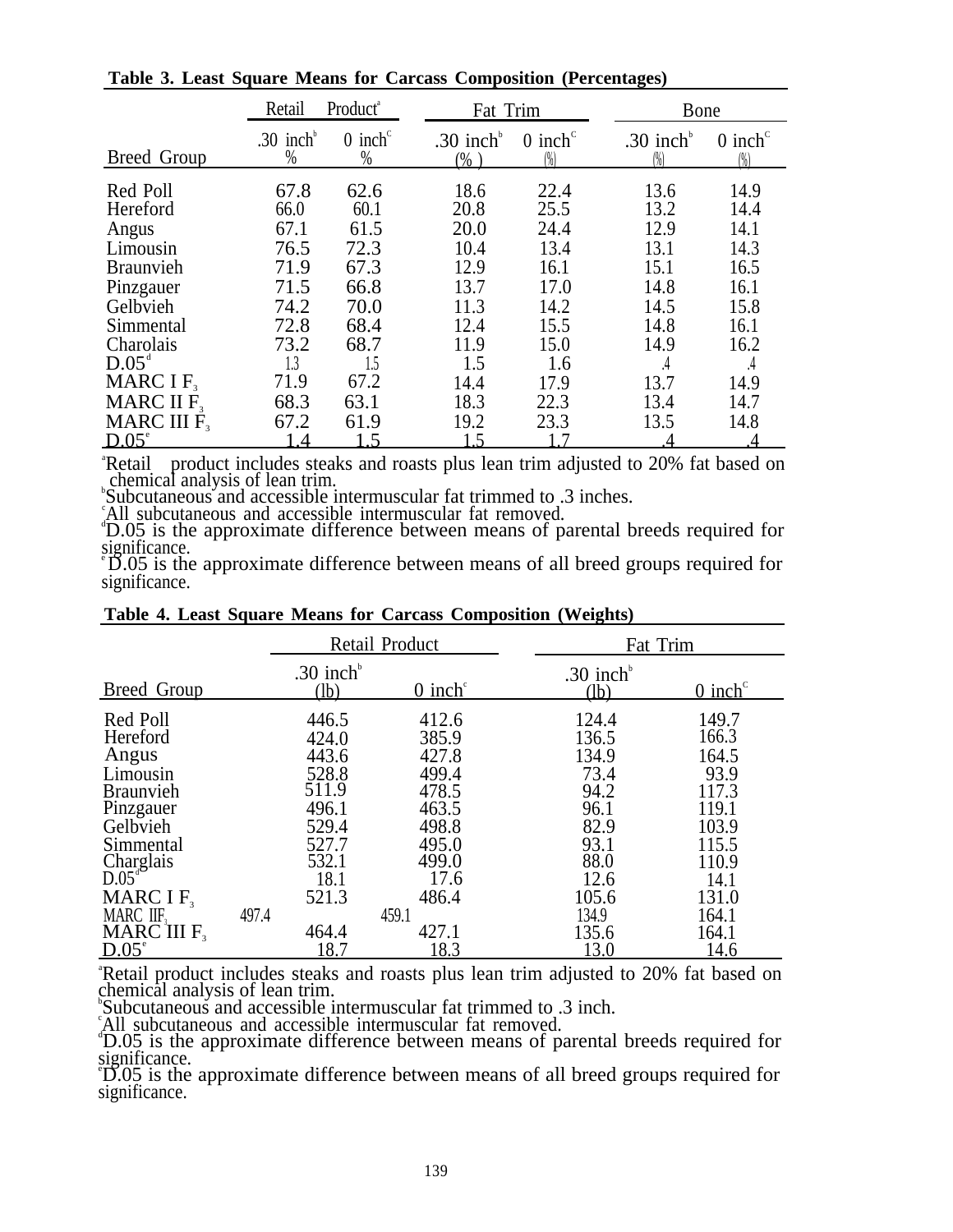|                    |       |                              | <b>Sensory Panel</b>                           |            |                     |  |
|--------------------|-------|------------------------------|------------------------------------------------|------------|---------------------|--|
| <b>Breed Group</b> | % Fat | Shear Force, 1b <sup>a</sup> | Tenderness <sup>b</sup> Juiciness <sup>b</sup> |            | Flavor <sup>b</sup> |  |
| Red Poll           | 4.6   | 10.4                         | 5.2                                            | 5.3        | 5.0                 |  |
| Hereford           | 4.5   | 11.2                         | 5.1                                            | 5.3        | 4.8                 |  |
| Angus              | 4.8   | 9.9                          | 5.6                                            | 5.4        | 4.9                 |  |
| Limousin           | 2.8   | 12.3                         | 4.9                                            | 5.0        | 4.8                 |  |
| <b>Braunvieh</b>   | 3.7   | 11.2                         | 5.1                                            | 5.1        | 4.9                 |  |
| Pinzgauer          | 4.2   | 9.9                          | 5.4                                            | 5.2        | 5.0                 |  |
| Gelbvieh           | 3.2   | 12.8                         | 4.6                                            | 5.0        | 4.8                 |  |
| Simmental          | 3.7   | 12.1                         | 4.8                                            | 5.1        | 4.8                 |  |
| Charolais          | 3.4   | 11.5                         | 5.0                                            | 5.1        | 4.9                 |  |
| $D.05^{\circ}$     | .5    | 9.                           | $\cdot$ 3                                      | $\cdot$ .2 | .1                  |  |
| <b>MARC II</b>     | 3.6   | 11.0                         | 5.2                                            | 5.1        | 4.9                 |  |
| <b>MARC II</b>     | 4.3   | 11.2                         | 5.0                                            | 5.2        | 4.9                 |  |
| <b>MARC III</b>    | 4.6   | 11.2                         | 5.1                                            | 5.2        | 4.9                 |  |
| $D.05^{\circ}$     |       | 9.                           | .3                                             | .2         |                     |  |

**Table 5. Least Square Means for Percentage of Fat, Sensory Panel Traits for the Longissimus (Ribeye) Muscle Shear Force Values and**

"Shear force required to cut through a .5 inch diameter core.<br>"Score of  $8 =$  extremely tender, juicy and flavorful;  $5 =$  slightly tender, juicy and flavorful;  $1 =$  extremely tough, dry, and bland.

D.05 is the approximate difference between means of parental breeds required for significance.

<sup>d</sup>D.05 is the approximate difference between means of all breed groups required for significance.

| Item                                                                                  | Initial<br>(lb) | Final<br>(lb)                                | (lb/d)            | Weight Weight ADG Weight Percent<br>(lb) | <b>Carcass Dressing</b><br>(%) | Adj<br>Fat<br>(inch) | <b>REA</b><br>(inch <sup>2</sup> ) | Marbling<br>Score |
|---------------------------------------------------------------------------------------|-----------------|----------------------------------------------|-------------------|------------------------------------------|--------------------------------|----------------------|------------------------------------|-------------------|
| Heterosis:                                                                            |                 |                                              |                   |                                          |                                |                      |                                    |                   |
| MARC I <sup>a</sup> minus<br>purebreds                                                |                 | $30.2**$ 45.9 <sup>**</sup> .70 <sup>*</sup> |                   | 29.5**                                   | .08                            | $-.008$              | $.54***$                           | $-.03$            |
| MARC II <sup>a</sup> minus<br>purebreds                                               | $51.2**$ 67.7** |                                              | .060 <sup>†</sup> | $42.3**$                                 | .13                            | .012                 | $.43**$                            | $.15***$          |
| MARC III <sup>a</sup> minus<br>purebreds                                              | $22.9**$ 37.0** |                                              | $.055\dagger$     | $26.2**$                                 | .29                            | .012                 | $.48**$                            | .04               |
| Mean heterosis:                                                                       |                 |                                              |                   |                                          |                                |                      |                                    |                   |
| All composites<br>minus purebreds                                                     | 34.84**         | 50.27**                                      | $.062**$          | $32.6**$                                 | .17                            | .004                 | $.48**$                            | $.05\,$           |
| $\mathrm{F}_{3}$ generation progeny.<br>$\dagger P < 10$ .<br>$*P.05.$<br>** $P<01$ . |                 |                                              |                   |                                          |                                |                      |                                    |                   |

|  |  | Table 6. Effects of Retained Heterosis on Growth and Slaughter Traits |  |  |  |  |  |  |
|--|--|-----------------------------------------------------------------------|--|--|--|--|--|--|
|--|--|-----------------------------------------------------------------------|--|--|--|--|--|--|